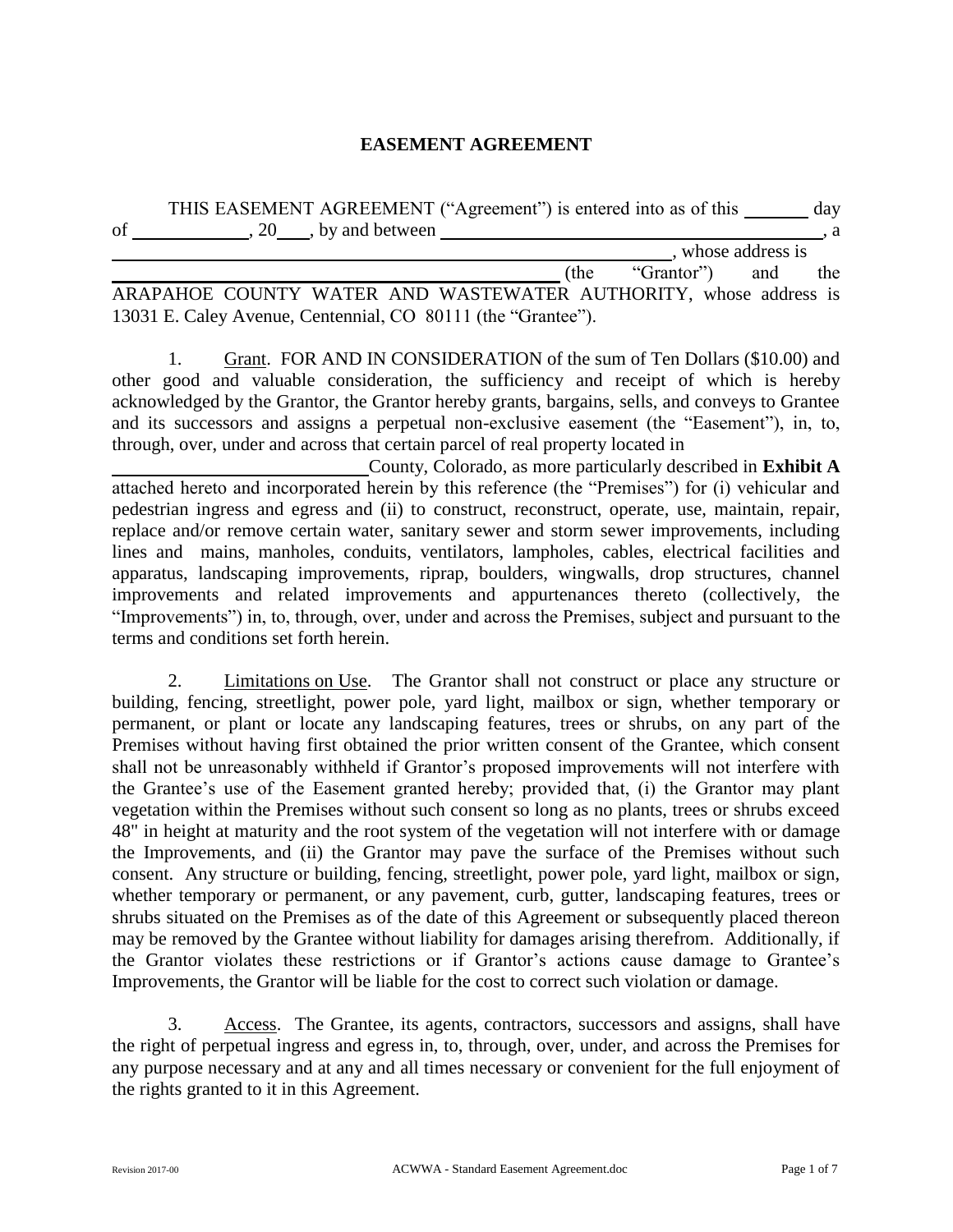4. Restoration. Upon completion of any of its activities which disturb the surface of the Premises, the Grantee shall restore the grade of the Premises to the condition it was in immediately prior to such disturbance, except as otherwise provided herein or as necessarily modified to accommodate the Improvements. Any excess earth resulting from installations by the Grantee shall be removed from the Premises at the sole expense of the Grantee.

5. Maintenance. Grantee shall maintain the Improvements only as deemed necessary by Grantee. Aesthetic maintenance (including but not limited to the mowing of lawns, grasses and the trimming of bushes and shrubs) shall not be performed by Grantee.

6. Certain Reserved Rights. Except as otherwise provided in this Agreement, the Grantor reserves the rights to use the Premises and to grant further easement interests in the Premises to other grantees so long as (i) such interests and uses do not materially or unreasonably interfere with the use of the Grantee, as determined by Grantee, its successors and assigns as permitted herein, and (ii) Grantor does not allow any other utility lines or facilities to be located within six feet (6') of any Improvements without obtaining Grantee's prior written consent.

7. Subjacent and Lateral Support; Earth Cover. The Grantee shall have the right of subjacent and lateral support for the Improvements. The Grantor shall not take any action which would impair the lateral or subjacent support for the Improvements or modify or impair the earth cover over any installed lines, mains or other underground Improvements.

8. Assignment. The Grantee shall have the right and authority to assign to any appropriate local governmental entity any and all rights to use, and all obligations associated with, the Easement as are granted to and accepted by the Grantee herein.

9. Title. The Grantor represents and warrants that it owns the Premises in fee simple and has full power and lawful authority to grant, bargain, sell, and convey the same in manner and form as aforesaid. The Grantor, for itself, its heirs, personal representatives, successors and assigns, does covenant and agree that it shall warrant and forever defend the Grantee in its quiet and peaceful possession of the Premises against all and every person or persons lawfully claiming or to claim the whole or any part thereof, by, through or under Grantor.

10. Runs With Land. The rights and responsibilities set forth in this Agreement are intended to be covenants on the Premises and are to run with the land.

11. Attorneys' Fees. In the event either party seeks to enforce its rights hereunder through litigation, arbitration or another legal proceeding, the court or panel shall award to the prevailing party in such litigation, arbitration or other legal proceeding, as part of its judgment or award, its reasonable attorneys' fees and costs.

12. Section Headings. The section headings contained herein are included for reference purposes only.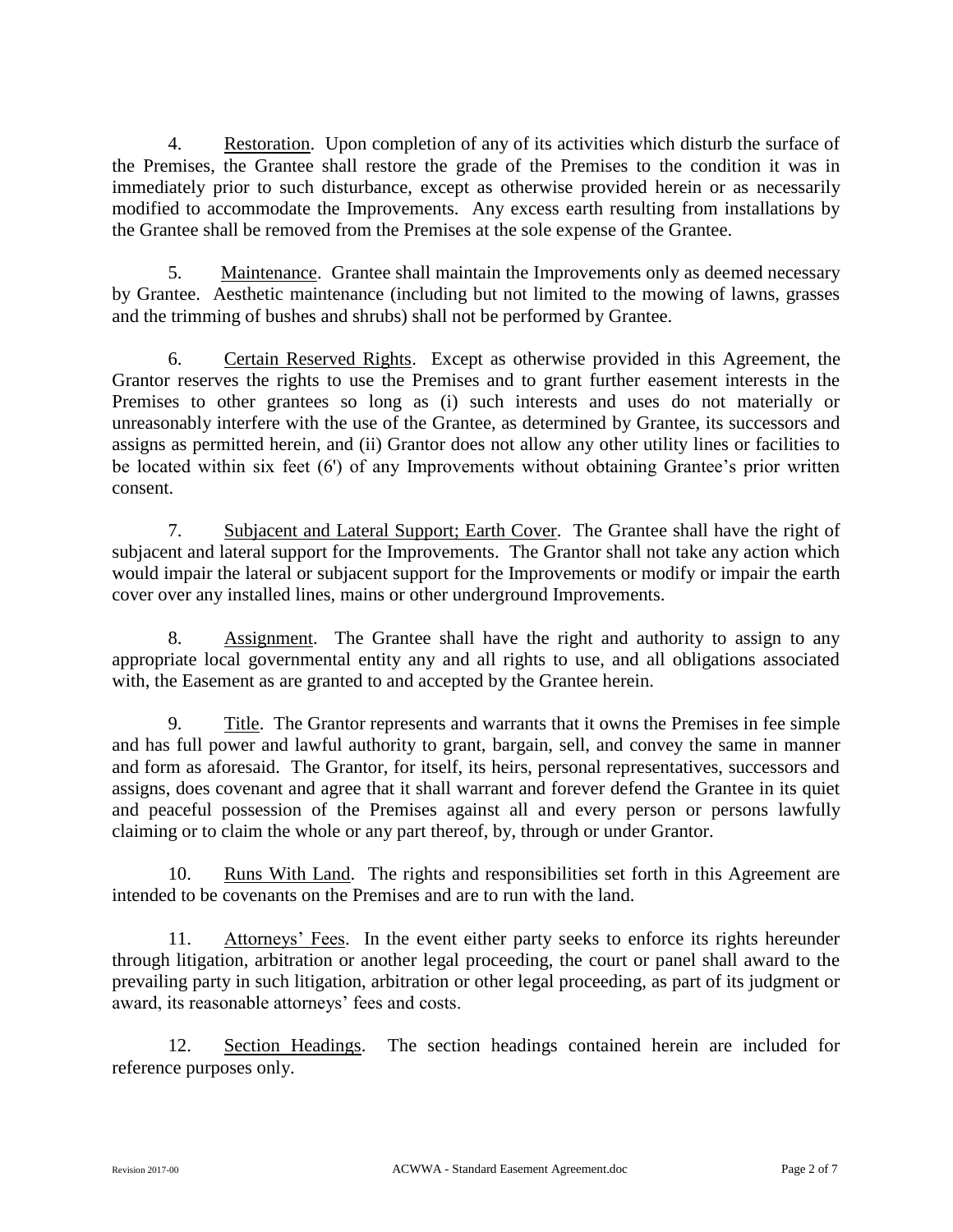13. Governing Law. The terms, covenants and provisions hereof shall be governed by and construed under the applicable laws of the State of Colorado.

14. Consent Agreement. If requested by Grantee, Grantor's lender ("Lender") shall execute the attached Consent Agreement subordinating all of such Lender's rights and liens (if any) to Grantee's rights and liens. A Consent Agreement form is attached hereto as **Exhibit B**.

IN WITNESS WHEREOF, the parties have executed this Agreement as of the day and year first set forth above.

#### **GRANTOR:**

, a  By: Name: Title:

Date:

## **GRANTEE:**

ARAPAHOE COUNTY WATER AND WASTEWATER AUTHORITY

By:

Name: Name and Allen and Allen and Allen and Allen and Allen and Allen and Allen and Allen and Allen and Allen

Title:

Date: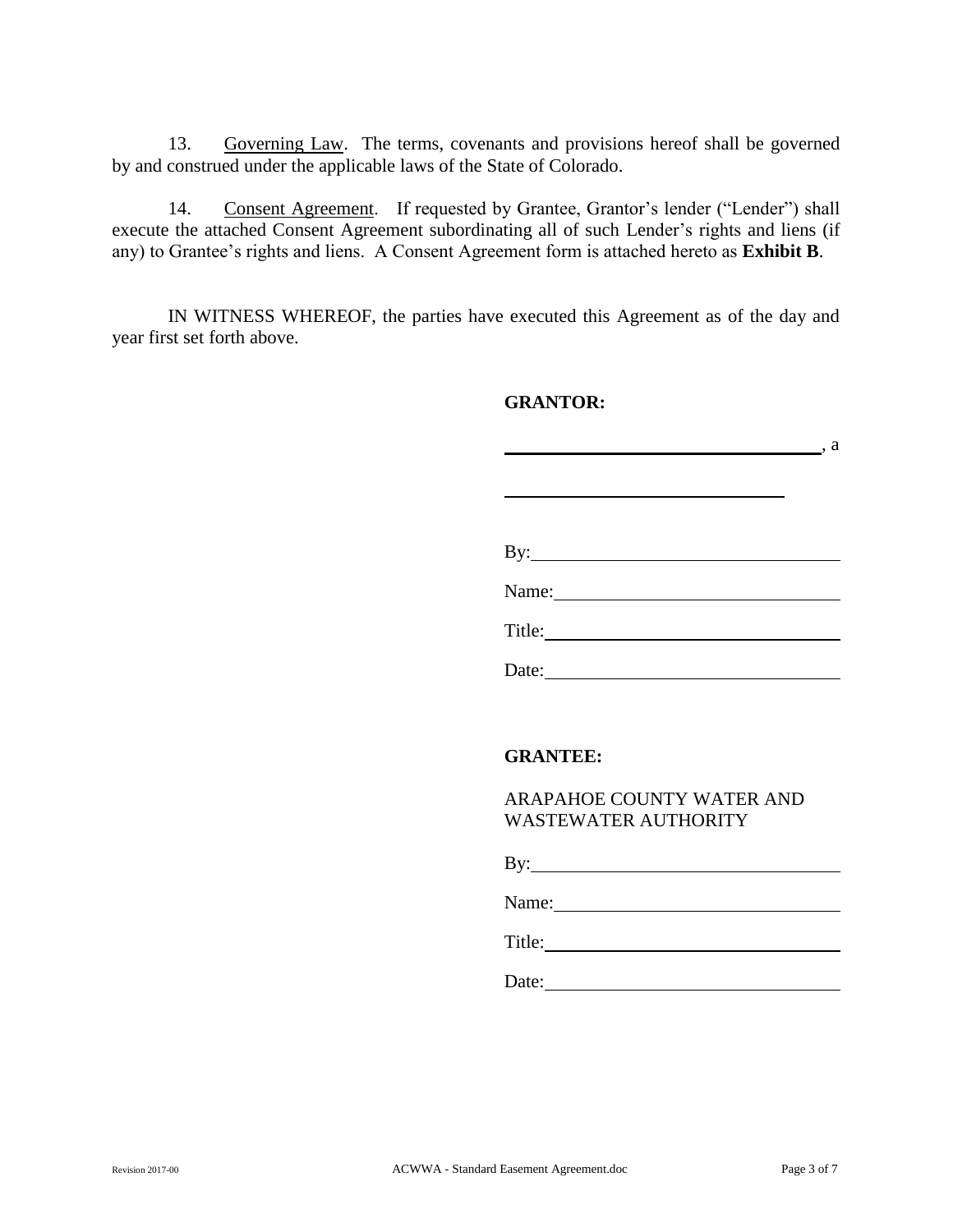| $\begin{tabular}{l} \multicolumn{2}{c}{\text{STATE OF}} \hspace{1.0cm} & \multicolumn{2}{c}{\text{)} \end{tabular} \begin{tabular}{ll} \multicolumn{2}{c}{\text{STATE OF}} \hspace{1.0cm} & \multicolumn{2}{c}{\text{)} \end{tabular} \begin{tabular}{ll} \multicolumn{2}{c}{\text{STATE OF}} \end{tabular} \end{tabular}$                                                                                                        |                                                                                                                                        |                        |                      |
|-----------------------------------------------------------------------------------------------------------------------------------------------------------------------------------------------------------------------------------------------------------------------------------------------------------------------------------------------------------------------------------------------------------------------------------|----------------------------------------------------------------------------------------------------------------------------------------|------------------------|----------------------|
|                                                                                                                                                                                                                                                                                                                                                                                                                                   | The foregoing instrument was acknowledged before me this ____________ day of                                                           |                        |                      |
| $\frac{1}{\sqrt{1-\frac{1}{\sqrt{1-\frac{1}{\sqrt{1-\frac{1}{\sqrt{1-\frac{1}{\sqrt{1-\frac{1}{\sqrt{1-\frac{1}{\sqrt{1-\frac{1}{\sqrt{1-\frac{1}{\sqrt{1-\frac{1}{\sqrt{1-\frac{1}{\sqrt{1-\frac{1}{\sqrt{1-\frac{1}{\sqrt{1-\frac{1}{\sqrt{1-\frac{1}{\sqrt{1-\frac{1}{\sqrt{1-\frac{1}{\sqrt{1-\frac{1}{\sqrt{1-\frac{1}{\sqrt{1-\frac{1}{\sqrt{1-\frac{1}{\sqrt{1-\frac{1}{\sqrt{1-\frac{1}{\sqrt{1-\frac{1}{\sqrt{1-\frac{1$ |                                                                                                                                        |                        |                      |
| Witness my hand and official seal.                                                                                                                                                                                                                                                                                                                                                                                                |                                                                                                                                        |                        |                      |
|                                                                                                                                                                                                                                                                                                                                                                                                                                   |                                                                                                                                        |                        | <b>Notary Public</b> |
|                                                                                                                                                                                                                                                                                                                                                                                                                                   |                                                                                                                                        | My Commission Expires: |                      |
| [SEAL]                                                                                                                                                                                                                                                                                                                                                                                                                            |                                                                                                                                        |                        |                      |
| STATE OF COLORADO<br>COUNTY OF _________<br>) ss.                                                                                                                                                                                                                                                                                                                                                                                 |                                                                                                                                        |                        |                      |
|                                                                                                                                                                                                                                                                                                                                                                                                                                   | The foregoing instrument was acknowledged before me this ____________ day of<br>$\frac{1}{20}$ , by $\frac{1}{20}$ , by $\frac{1}{20}$ |                        |                      |
| the Arapahoe County Water and Wastewater Authority.                                                                                                                                                                                                                                                                                                                                                                               |                                                                                                                                        |                        |                      |
| Witness my hand and official seal.                                                                                                                                                                                                                                                                                                                                                                                                |                                                                                                                                        |                        |                      |
|                                                                                                                                                                                                                                                                                                                                                                                                                                   |                                                                                                                                        |                        | Notary Public        |
|                                                                                                                                                                                                                                                                                                                                                                                                                                   |                                                                                                                                        | My Commission Expires: |                      |
| [SEAL]                                                                                                                                                                                                                                                                                                                                                                                                                            |                                                                                                                                        |                        |                      |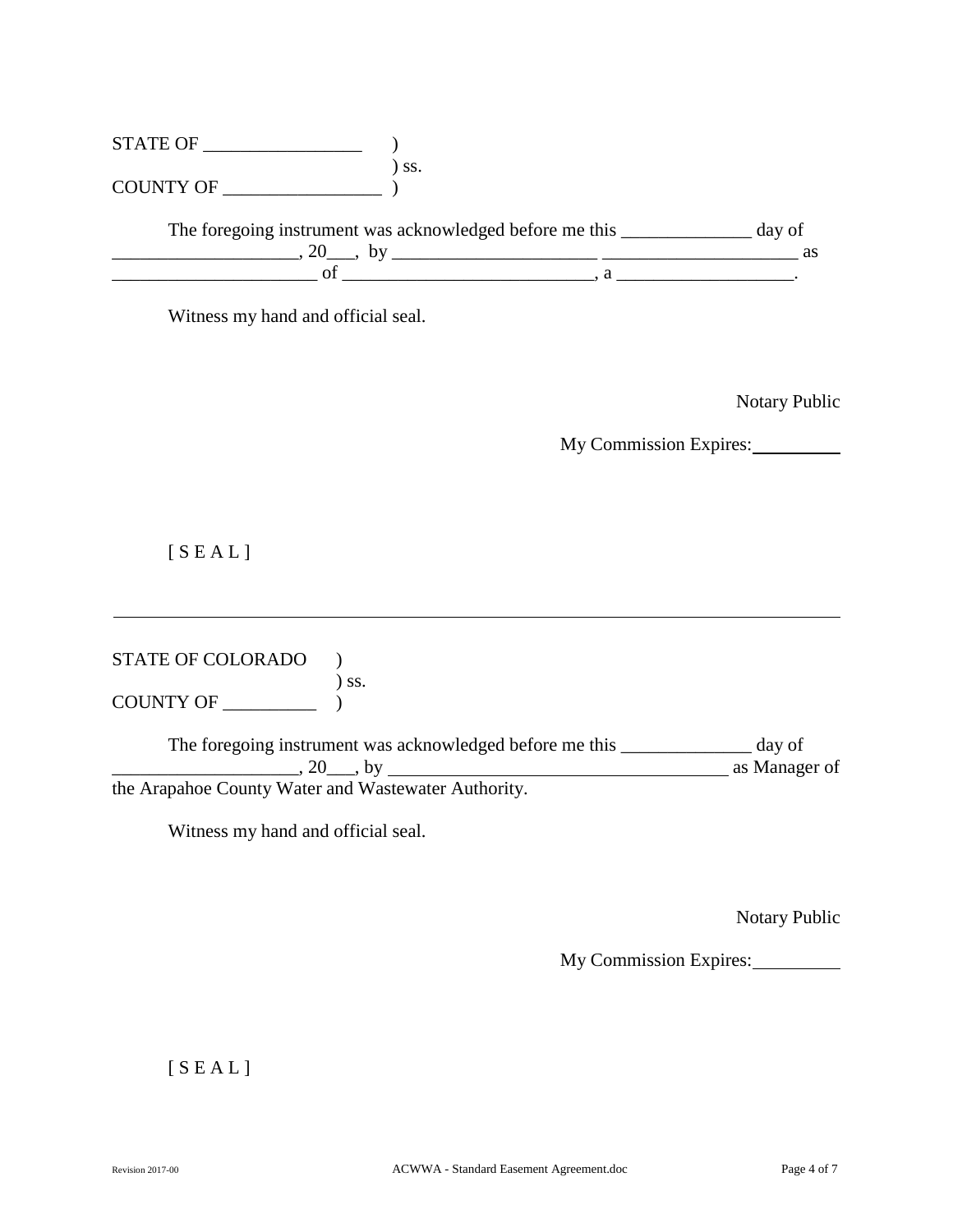### **EXHIBIT A Premises**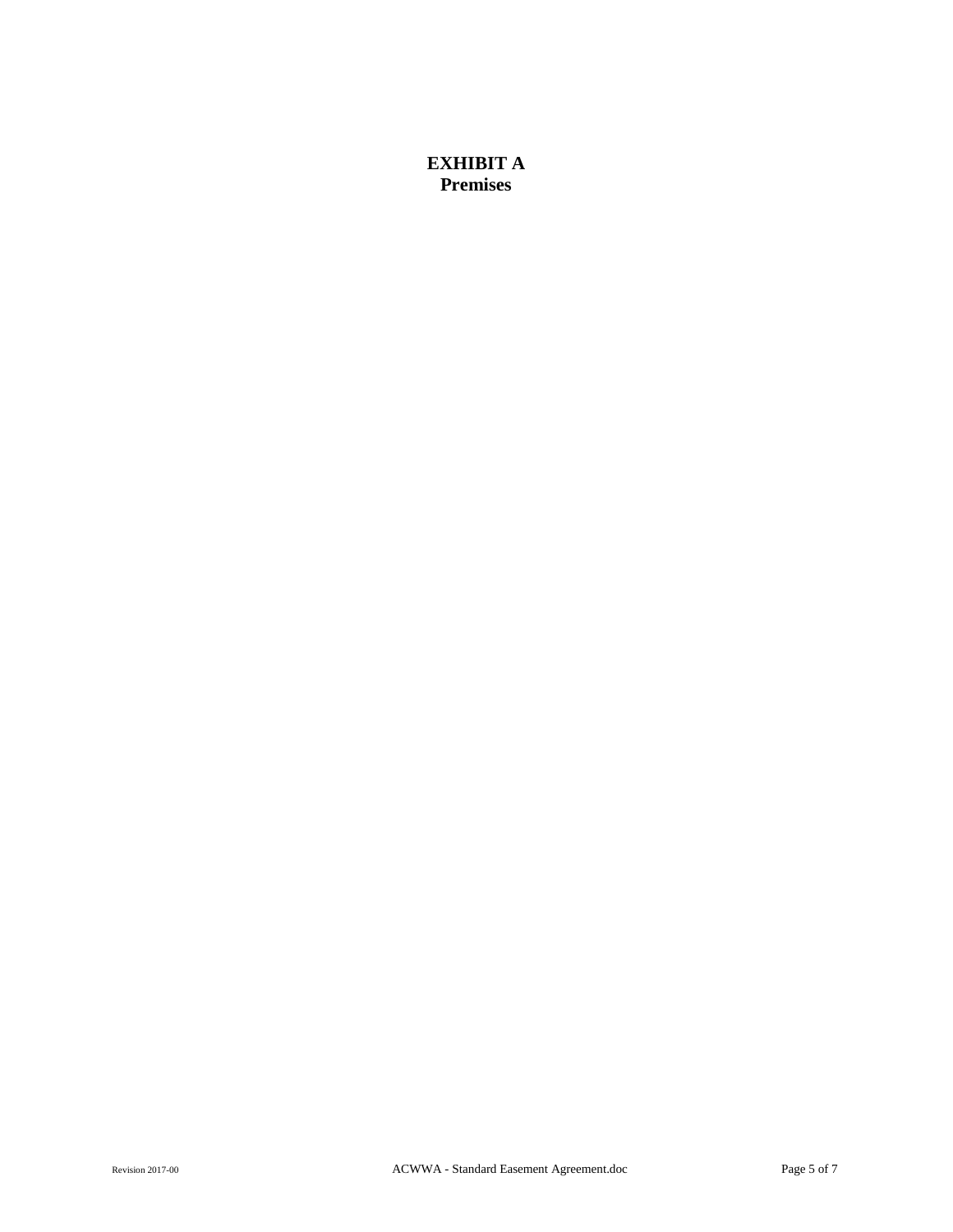## **EXHIBIT B Consent Agreement**